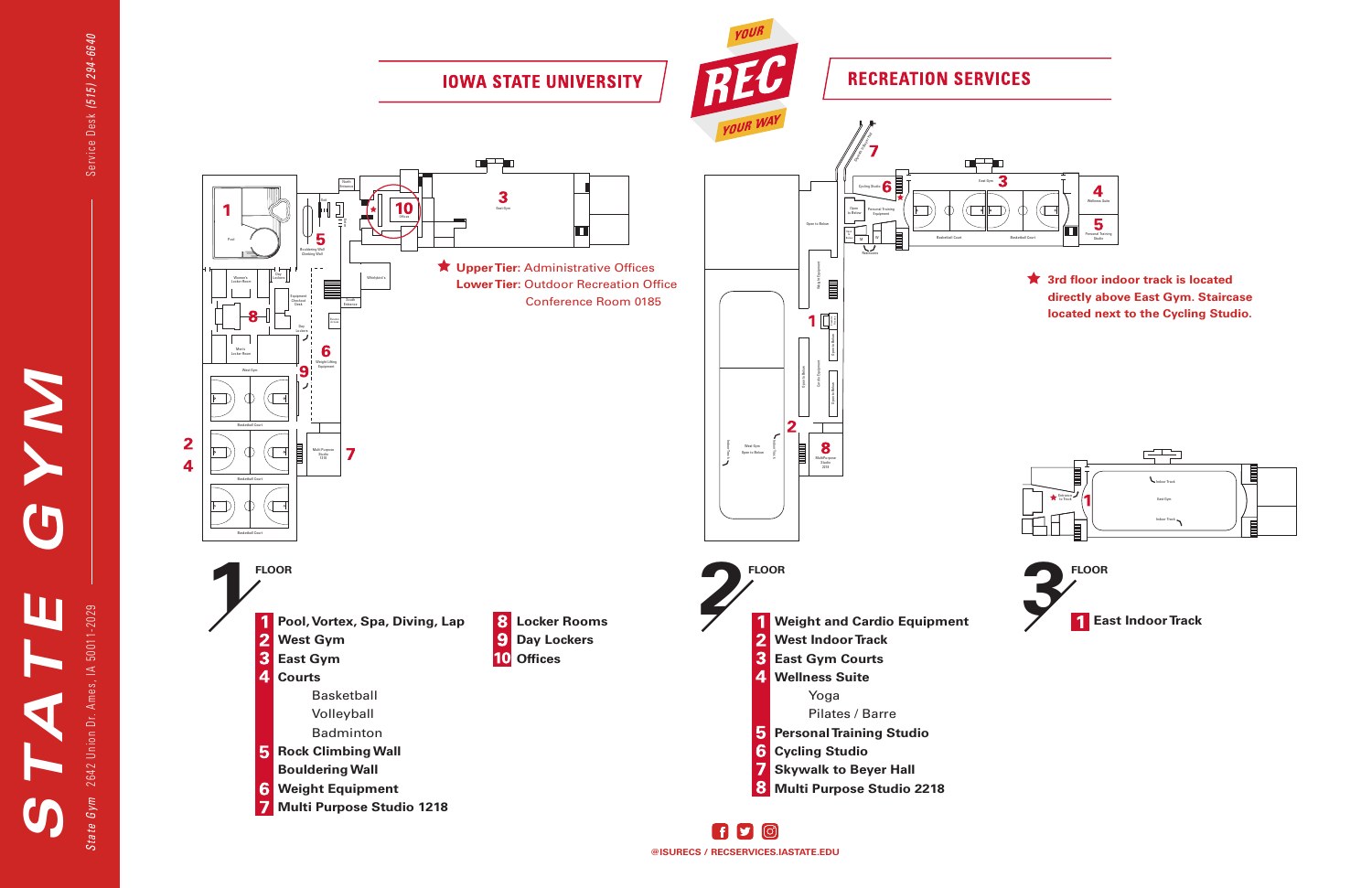

Service Desk (515) 294-7140

**IOWA STATE UNIVERSITY** 



**RECREATION SERVICES**